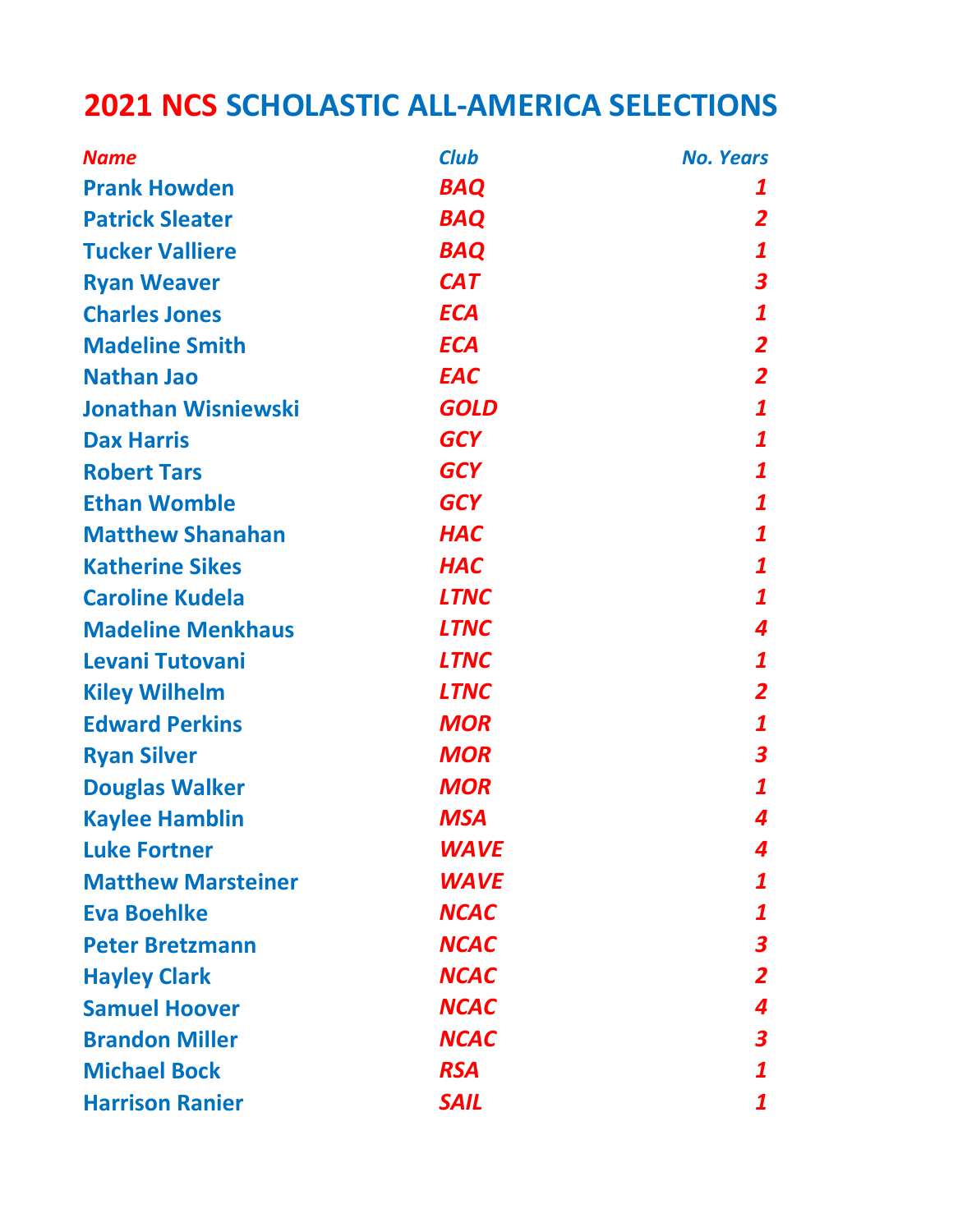## 2021 NCS SCHOLASTIC ALL-AMERICA SELECTIONS

| <b>Name</b>              | <b>Club</b> | <b>No. Years</b>        |
|--------------------------|-------------|-------------------------|
| <b>Julian Maycock</b>    | <b>SGSA</b> | 2                       |
| <b>Maura Schoppa</b>     | <b>SGSA</b> | 3                       |
| <b>Cameron Abaqueta</b>  | <b>MAC</b>  | 3                       |
| <b>Timothy Connery</b>   | <b>MAC</b>  | $\boldsymbol{3}$        |
| <b>Avijit Das</b>        | <b>MAC</b>  | $\boldsymbol{1}$        |
| <b>Benjamin Delmar</b>   | <b>MAC</b>  | $\mathbf{1}$            |
| <b>Hanani Dona</b>       | <b>MAC</b>  | 1                       |
| <b>Molly Donlan</b>      | <b>MAC</b>  | $\overline{2}$          |
| <b>Andrew Dorsel</b>     | <b>MAC</b>  | $\overline{2}$          |
| <b>Davis Dunham</b>      | <b>MAC</b>  | $\boldsymbol{1}$        |
| <b>Summer Eaker</b>      | <b>MAC</b>  | $\overline{\mathbf{2}}$ |
| <b>Thomas Frye</b>       | <b>MAC</b>  | $\overline{\mathbf{2}}$ |
| <b>Maya Gendzel</b>      | <b>MAC</b>  | 1                       |
| <b>Lucas Grigat</b>      | <b>MAC</b>  | $\mathbf{1}$            |
| <b>Amaya Hanley</b>      | <b>MAC</b>  | 4                       |
| <b>Tiesyn Harris</b>     | <b>MAC</b>  | 1                       |
| <b>Jack Haywood</b>      | <b>MAC</b>  | $\boldsymbol{1}$        |
| <b>Troy Keen</b>         | <b>MAC</b>  | $\boldsymbol{1}$        |
| <b>Stephen Kim</b>       | <b>MAC</b>  | 4                       |
| <b>Matthew Kroll</b>     | <b>MAC</b>  | 3                       |
| <b>Kaylee McDonald</b>   | <b>MAC</b>  | 1                       |
| <b>Marian Monk</b>       | <b>MAC</b>  | 1                       |
| <b>Kayman Neal</b>       | <b>MAC</b>  | 1                       |
| <b>Baylor Nelson</b>     | <b>MAC</b>  | 3                       |
| <b>Sofia Plaza</b>       | <b>MAC</b>  | 1                       |
| <b>Harrison Powe</b>     | <b>MAC</b>  | $\boldsymbol{3}$        |
| <b>Grace Rainey</b>      | <b>MAC</b>  | $\overline{\mathbf{2}}$ |
| <b>Morgan Razewski</b>   | <b>MAC</b>  | $\overline{2}$          |
| <b>Sydney Sanders</b>    | <b>MAC</b>  | 1                       |
| <b>Elizabeth Sowards</b> | <b>MAC</b>  | 4                       |